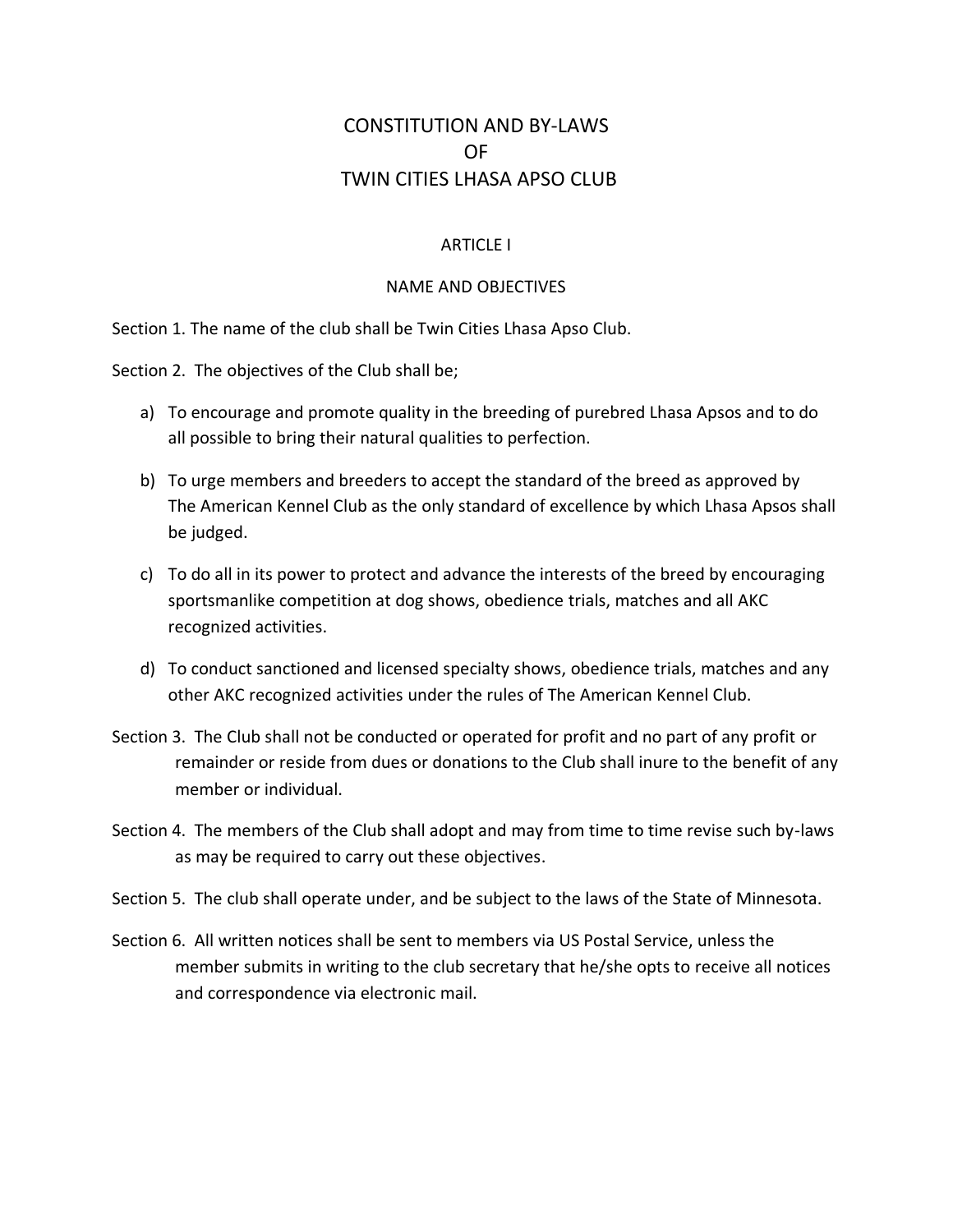#### ARTICLE II

#### MEMBERSHIP

Section 1. Eligibility. There shall be three types of membership open to all persons eighteen (18) years of age and older who are in good standing with The American Kennel Club and who subscribe to the purposes of this club.

**Single Membership** - enjoys all the privileges of the Club including voting and holding office.

**Family Membership** - each family member 18 years of age and older enjoys all the privileges of the Club including holding office and a separate vote.

**Associate Membership** - will be allowed to attend all club functions and meetings, except Board meeting. As a member they are welcome to receive a newsletter. An Associate member can NOT hold office or vote. Their membership or attendance to a meeting does not count towards a quorum.

While membership is to be unrestricted as to residence, the Club's primary purpose is to be representative of the owners, breeders and exhibitors in its immediate area.

Section 2. Dues. Membership dues shall not exceed \$30.00 per year for single membership, \$40.00 per year for family membership and \$20.00 per year for an associate membership. Dues to be determined by the Board of Directors, payable on or before the first (1<sup>st</sup>) day of January of each year. No member may vote whose dues are not paid for the current fiscal year. During the month of October the Treasurer shall send to each member a statement of his dues for the ensuing year.

Section 3. Election to membership. Each applicant for membership shall apply on a form as approved by the Board of Directors and which shall provide that the applicant agrees to abide by these constitution and by-laws and rules of The American Kennel Club. The application shall state the name, address, and occupation of the applicant and it shall carry the endorsement of two (2) members in good standing. Accompanying the application, the prospective member shall submit dues payment for the current year. Dues paid during the last three (3) months of the fiscal year will apply the ensuring year.

All applications are to be filed with the secretary and each application is to be read and the first  $(1<sup>st</sup>)$  meeting of the Club following its receipt. At the next Club meeting the application will be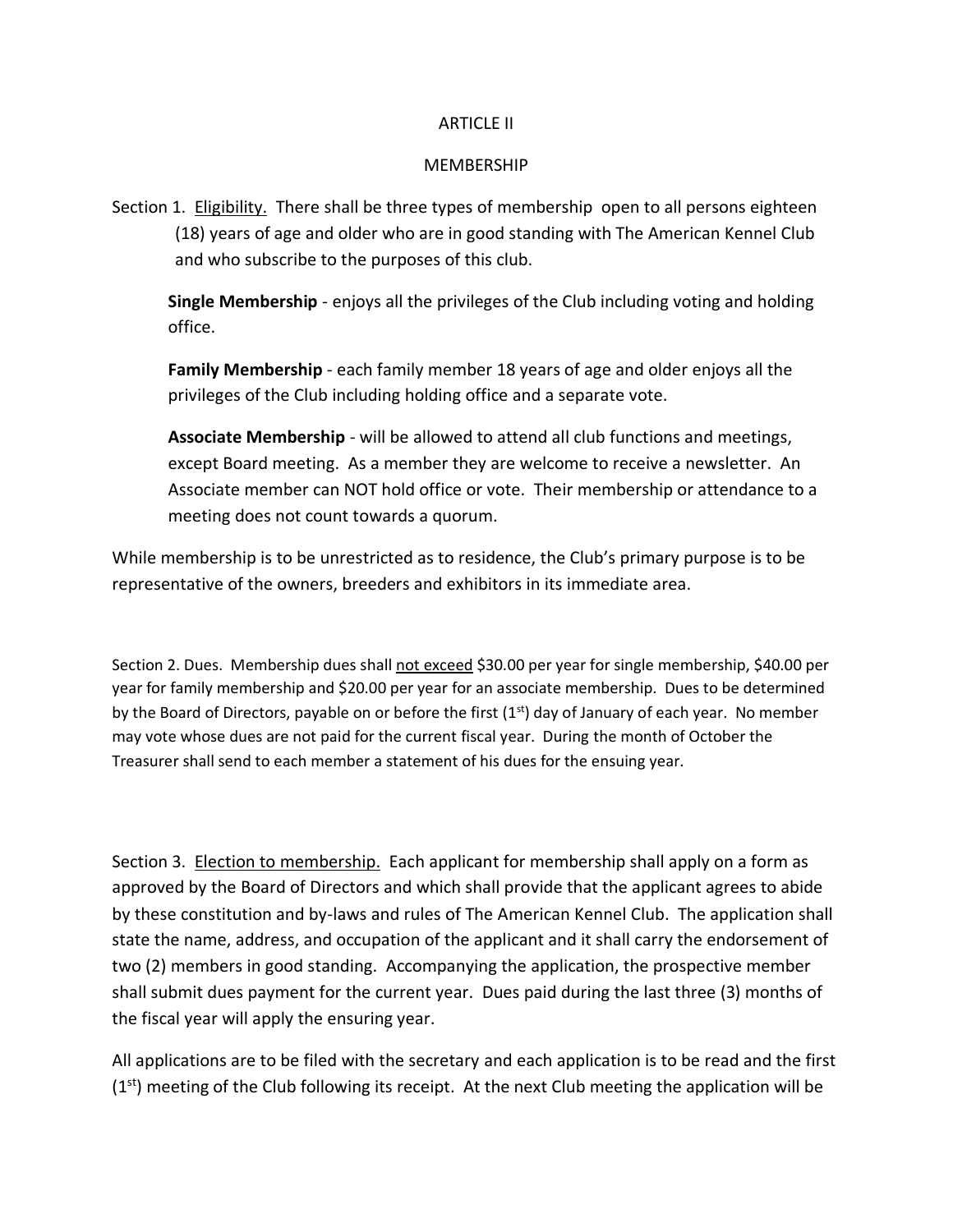voted upon and affirmative votes of two-thirds of the members present and voting at that meeting shall be required to elect the applicant.

Applicants for membership who have been rejected by the Club may not reapply within six (6) months after such rejection.

Section 4. Termination of Membership. Membership may be terminated;

- a) By resignation. Any member in good standing may resign from the Club upon written notice to the Secretary; but no member may resign when in debt to the Club. Dues or financial obligations are considered a debt to the Club and they become incurred on the first  $(1<sup>st</sup>)$  day of the fiscal year.
- b) By lapsing. A membership will be considered as lapsed and automatically terminated if such member's dues remain unpaid ninety (90) days after the first (1st) day of the fiscal year, however, the Board may grant an additional ninety (90) days of grace to such delinquent members in meritorious cases. In no case may a person be entitled to vote at any Club meeting whose dues are unpaid as of the date of that meeting.
- c) By expulsion. A membership may be terminated by expulsion as provided in Articles VII of these by-laws.

### ARTICLE III

### MEETINGS AND VOTING

- Section 1. Club Meetings. Meetings of the Club shall be held in the greater Minneapolis/St. Paul area each month at such date, hour and place as may be designated by the Board of Directors. A quorum shall be 20% of members in good standing. A roster must be taken at all meetings. Written notice of each such meeting shall be mailed by the Secretary at least ten (10) days prior to the date of the meeting.
- Section 2. Special Club Meetings. Special Club meetings may be called by the President, or by a majority vote of the members of the Board who are present and voting at any regular or special meeting of the Board, and shall be called by the Secretary upon receipt of a petition signed by five (5) members of the Club who are in good standing. Such special meetings shall be held in the greater Minneapolis/St. Paul are at such place, date and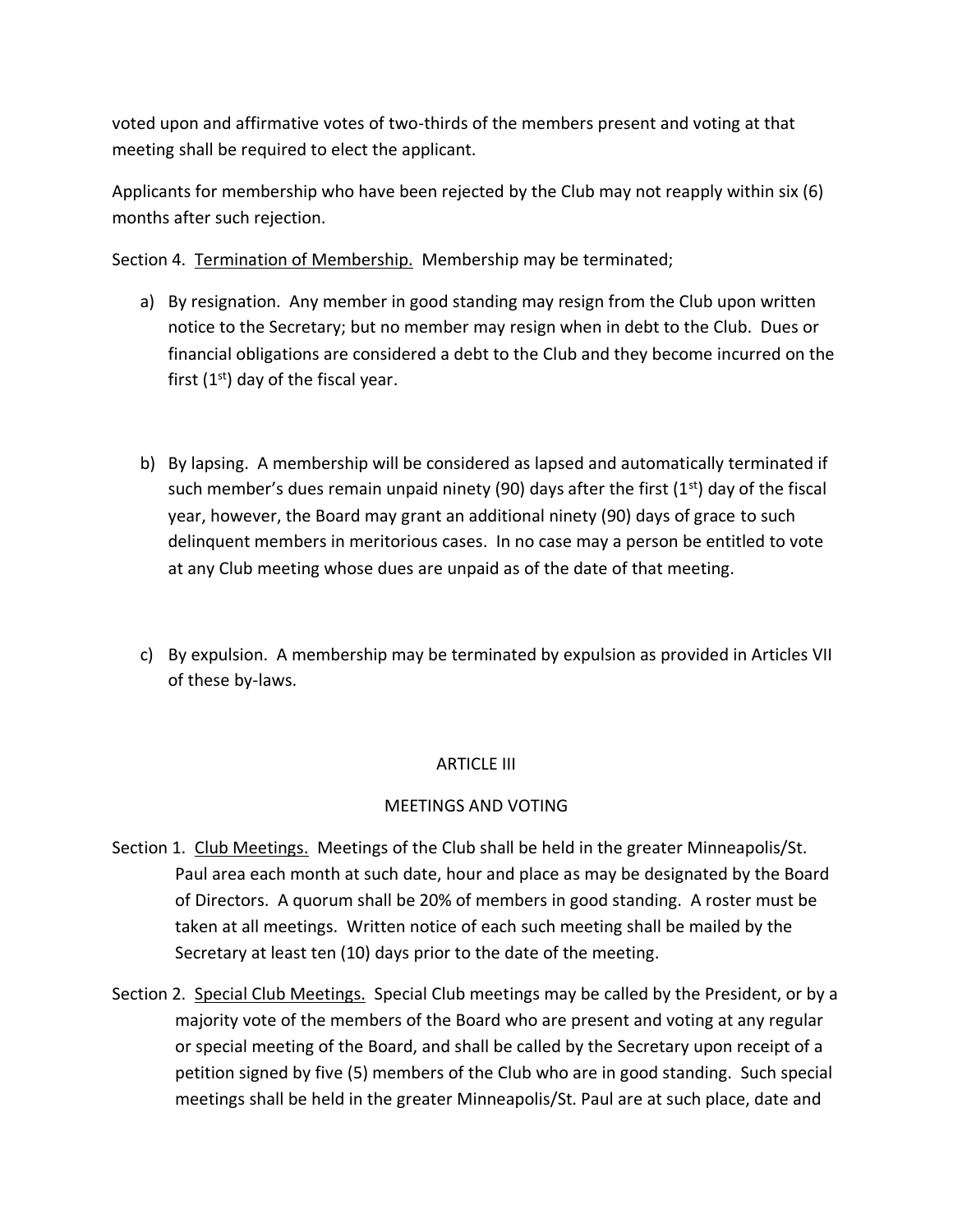hour as may be designated by the person or persons authorized herein to call such meetings. Written notice of such a meeting shall be mailed by the Secretary at least five (5) days and not more than fifteen (15) days prior to the date of the meeting, and said notice shall state the purpose of the meeting, and no other club business may be transacted thereat. A quorum shall be 20% of the members in good standing. A roster must be taken at such a meeting.

- Section 3. Board Meetings. Meetings of the Board of Directors shall be held in the greater Minneapolis/St. Paul area. The meetings shall be held bi-monthly on the following months: February, April, June, August, October and December at such date, hour and place as may be designated by the Board. Notice of each meeting shall be given by the Secretary at least five (5) days prior to the date of the meeting. The quorum for such a meeting shall be a majority of the Board. A roster must be taken at all meetings.
- Section 4. Special Board Meetings. Special meetings of the Board may be called by the President, and shall be called by the Secretary upon receipt of a written request by at least three (3) members of the Board. Such special meetings shall be held in the greater Minneapolis/St. Paul area at such place, date and hour as may be designated by the person authorized herein to call such a meeting. Notice of such meeting shall be given by the Secretary at least five (5) days prior to the date of the meeting. Any such notice shall state the purpose of the meeting and no other business shall be transacted thereat. A quorum for such a meeting shall be majority of the Board. A roster must be taken at such a meeting.
- Section 5. Voting. Each member in good standing whose dues are paid for the current year shall be entitled to one vote at any meeting of the Club at which he is present. Proxy voting will not be permitted at any Club meeting or election.

### ARTICLE IV

### DIRECTORS AND OFFICERS

Section 1. Board of Directors. The board shall be comprised of the President, Vice-President, Secretary, Treasurer and *two (2)* Board members at large, all of whom shall be members in good standing, all of whom shall be elected for a *two (2)* year term at the Club's annual meeting *biennial*ly as provided in Article V and shall serve until their successors are elected. General management of the Club's affairs shall be entrusted to the Board of Directors.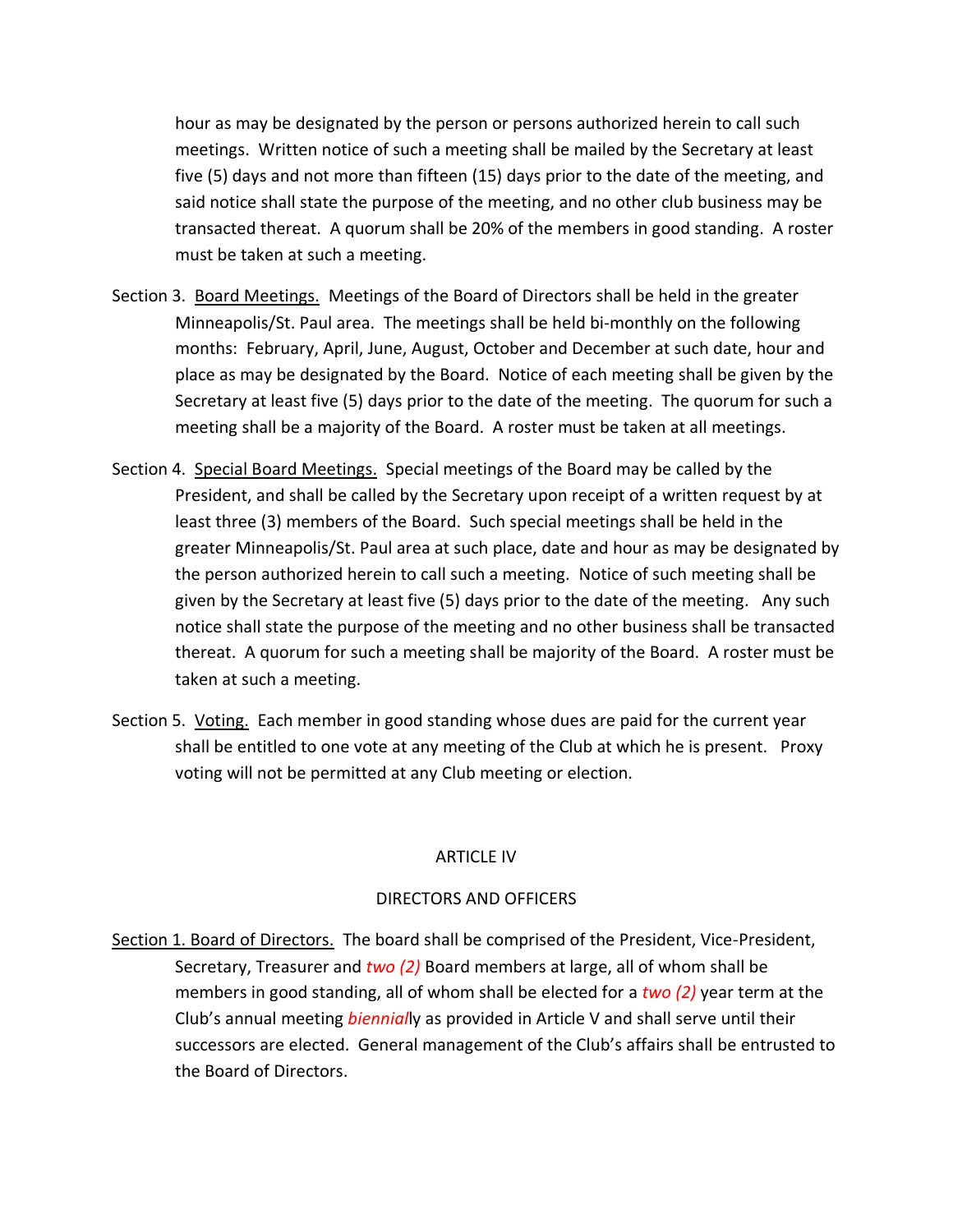- Section 2. Officers. The Club's officers, consisting of the President, Vice-President, Secretary and Treasurer shall serve their respective capacities both with regard to the Club and its meetings and the Board and its meetings.
	- a) The President shall preside at all meetings of the Club and of the Board, and shall have the duties and powers normally appurtenant to the office of President in addition to those particularly specified in these by-laws.
	- b) The Vice-president shall have the duties and exercise the powers of the President in case of the President's death, absence or incapacity.
	- c) The Secretary shall keep a record of all meetings of the Club and of the Board and of all matters of which a record shall be ordered by the Club. He or she shall have charge of the correspondence, notify members of meetings, notify new members of their election to membership, notify officers and directors of their election to office, keep roll of the members of the Club with their addresses and carry out such other duties as are prescribed in these by-laws. The Secretary may appoint a Correspondence Secretary to aid and assist with the Secretary's duties.
	- d) The Treasurer shall collect and receive all monies due or belonging to the Club. He or she shall deposit the same in a bank designated by the Board in the name of the Club. His or her books shall be at all times open to inspection of the Board and he or she shall report them at every meeting the condition of the Club's finances and every item or receipt or payment not before reported; and at the annual meeting he or she shall render an account of all monies received and expended during the previous fiscal year. The Treasurer shall be bonded in such amounts as the Board of Directors shall determine.
- Section 3. Vacancies. Any vacancies occurring on the Board or among the officers during the year shall be filled until the next *biennial* election by a majority vote of all the then members of the Board at its first regular meeting following creation of such vacancy, or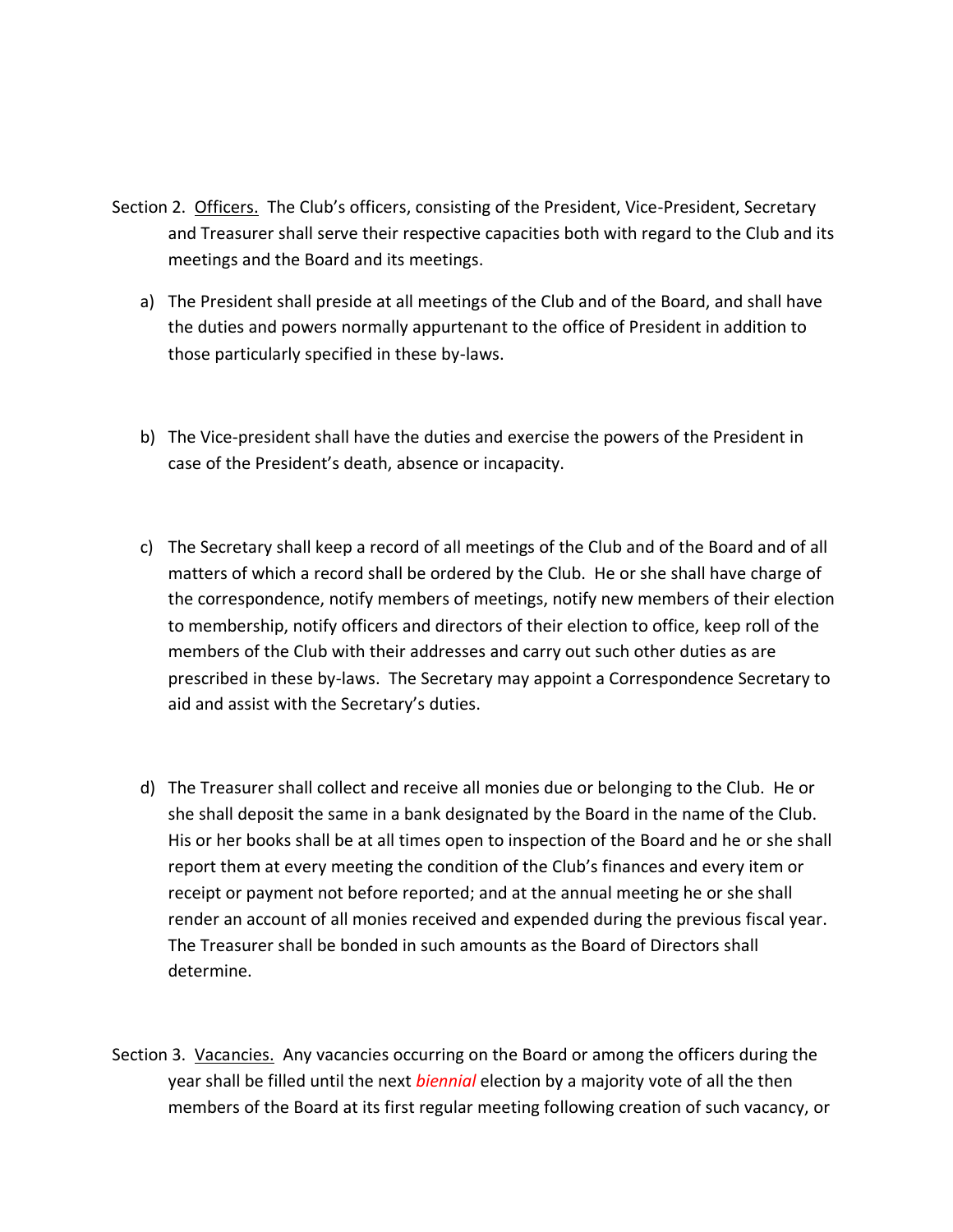at a Special Board Meeting called for that purpose, except that a vacancy in the office of President shall be filled automatically by the Vice-President and the resulting vacancy in the office of Vice-President shall be filled by the Board.

# ARTICLE V

# THE CLUB YEAR, ANNUAL MEETING AND ELECTIONS

Section 1. Club Year. The Club's fiscal year shall begin on the first  $(1^{st})$  day of January and end on the thirty-first (31<sup>st</sup>) day of December.

The club's office year shall begin immediately at the conclusion of the election at the annual meeting and shall continue through the next election at the following annual meeting.

The club's officers term shall begin immediately at the conclusion of the election at the *annual* meeting and shall continue through the next *biennial* election.

- Section 2. Annual Meeting. The annual meeting shall be held in the month of January at which Officers and Directors for the ensuing *two years* shall be elected by secret, written ballot from among those nominated in accordance with Section four (4) of this Article. They shall take office immediately upon the conclusion of election and each retiring officer shall turn over to his or her successor in office all properties and records relating to that office within thirty (30) days after election.
- Section 3. Elections. The nominated candidate receiving the greatest number of votes for each office shall be declared elected. The nominated candidates for the positions on the Board who receive the greatest number of votes for such positions shall be declared elected.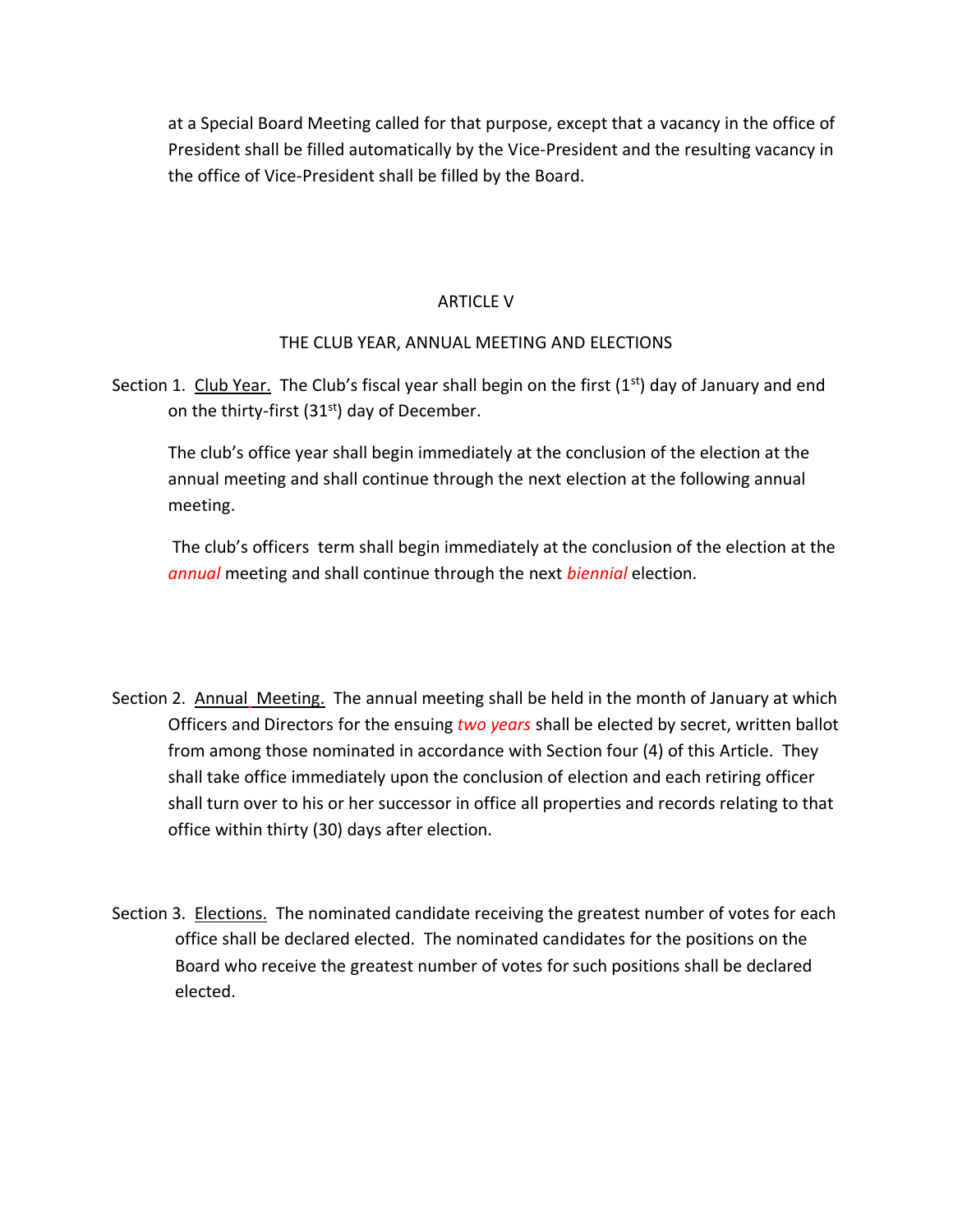Section 4. Nominations. No person may be a candidate in the Club election who has not been nominated. During the month of July, *biennially,* the Board shall select a Nominating Committee consisting of *two (2)* members, not more than one of whom shall be a member of the Board. The Secretary shall immediately notify the committeemen of their selection. The Board shall name a Chairman for the Committee and it shall be his or her duty to call a committee meeting, which shall be held on or before October first  $(1<sup>st</sup>)$ .

.

a)The committee shall nominate one (1)) candidate for each office and *two (2)* candidates for the *two (2)* other positions on the Board, and after securing the consent of each person so nominated, shall immediately report their nominations to the Secretary in writing.

d) Nominations cannot be made at the annual meeting or in any manner other than as provided in this Section.

# ARTICLE VI

### **COMMITTEES**

- Section 1. The board may each year appoint standing committees to advance the work of the Club in such matters as shows, obedience trials, trophies, annual prizes, membership and other fields which may well be served by committees. Such committees shall always be subject to the final authority of the Board. Special committees may be appointed by the Board to aid it on particular projects.
- Section 2. Any committee appointment may be terminated by a majority vote of the full membership of the Board upon written notice to the appointee; and the Board may appoint successors to those persons whose services have been terminated.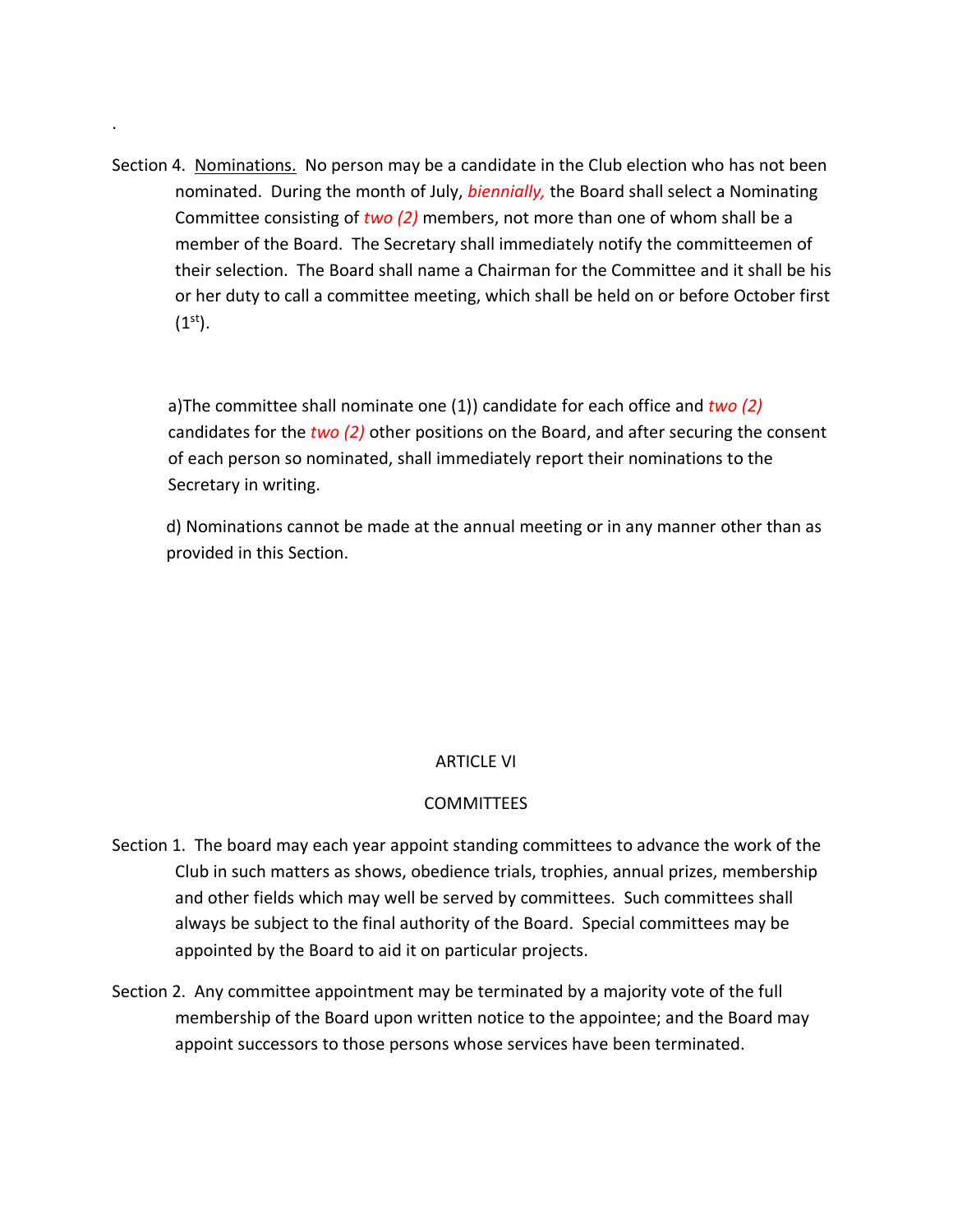#### ARTICLE VII

#### **DISCIPLINE**

- Section 1. American Kennel Club Suspension. Any member who is suspended from the privileges of The American Kennel Club automatically shall be suspended from the privileges of this Club for a like period.
- Section 2. Charges. Any member may prefer charges against another member for misconduct prejudicial to the best interest of the Club or Breed. Written charges with specifications must be filed in duplicate with the Secretary together with a deposit of \$10.00, which shall be forfeited if such charges are not sustained by the Board following a hearing. The Secretary shall promptly send a copy of the charges to each member of the Board or present them at a Board meeting, and the Board shall first consider whether the actions alleged in the charges, if proven, might constitute conduct prejudicial to the best interests of the Club or the breed. If the Board considers that the charges do not allege conduct, which would be prejudicial to the best interests of the Club, it may refuse to entertain jurisdiction. If the Board entertains jurisdiction of the charges it shall fix a date of a hearing by the Board not less than three (3) weeks nor more than six (6) weeks thereafter. The Secretary shall promptly send one (1) copy of the charges to the accused member by registered mail together with a notice of the hearing and an assurance that the defendant may personally appear in his own defense and bring witnesses if he or she wishes.
- Section 3. Board hearing. The Board shall have complete authority to decide whether counsel may attend the hearing, but both complainant and defendant shall be treated uniformly in that regard. Should the charges be sustained , after hearing all the evidence and testimony presented by complainant and defendant, the Board may by a majority vote of those present suspend the defendant from all privileges of the Club for not more than six (6) months from the date of the hearing. And, if it deems that punishment insufficient, it may also recommend to the membership that the penalty be expulsion. In such case, the suspension shall not restrict the defendant's right to appear before his or her fellow members at the ensuing Club meeting which considers the Board's recommendation. Immediately after the Board has reached a decision, its findings shall be put in written form and filed with Secretary. The Secretary, in turn, shall notify each of the parties of the Board's decision and penalty, if any.
- Section 4. Expulsion. Expulsion of a member from the Club may be accomplished only at a meeting of the Club following a Board hearing and upon the Board's recommendation as provided in Section three (3) of this article. Such proceedings may occur at a regular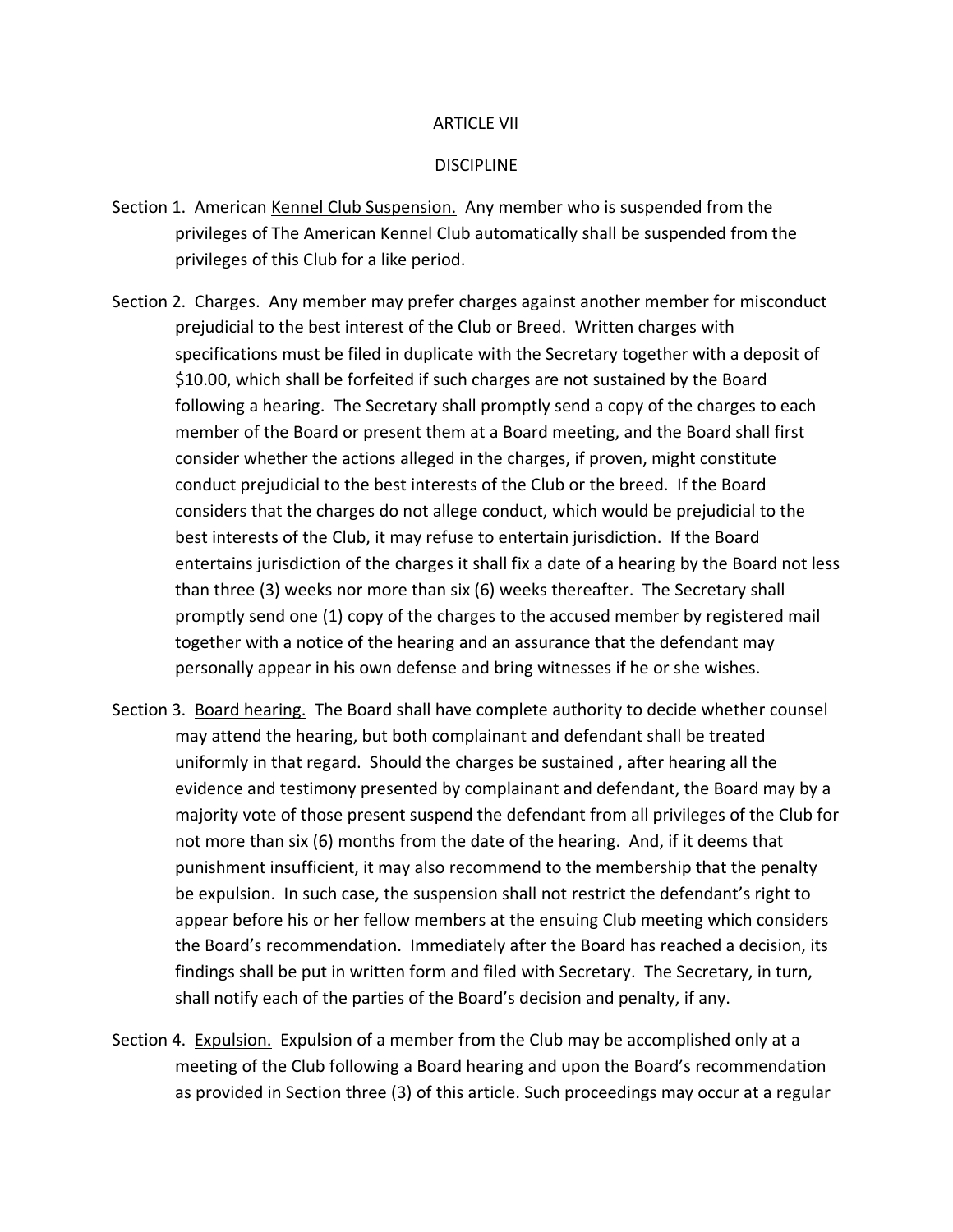or special meeting of the Club to be held within sixty (60) days but not earlier than thirty (30) days after the date of the Board's recommendation. The defendant shall have the privilege of appearing in his or her own behalf, though no evidence shall be taken at this meeting. The President shall read the charges and the Board's findings and recommendations, and shall invite the defendant, if present, to speak in his or her own behalf if he or she wishes. The meeting shall then vote by secret, written ballot on the proposed expulsion. A two-thirds vote of those present and voting at the meeting shall be necessary for expulsion. If expulsion is not so voted, the Board's suspension shall stand.

#### ARTICLE VIII

#### AMENDMENTS

- Section 1. Amendments to the constitution and by-laws may be proposed by the Board of Directors or by written petition addressed to the Secretary signed by 20% of the membership in good standing. Amendments proposed by such petition shall be promptly considered by the Board of Directors and must be submitted to the members with recommendations of the Board by the Secretary for a vote within three (3) months of the date when the petition was received by the Secretary.
- Section 2. The constitution and by- laws may be amended by a two-thirds vote of the members present and voting at any regular o special meeting called for the purpose, provided the proposed amendments have been included in the notice of the meeting and mailed to each member at least two (2) weeks prior to the date of the meeting.

#### SECTION IX

#### DISSOLUTION

Section 1. Dissolution. The Club may be dissolved at any time by the written consent of not less than two-thirds of the member. Other than for purposes of reorganization, in the event of the dissolution of the Club, whether voluntary or involuntary or by operation of law, none of the property of the Club nor any proceeds thereof nor any assets of the Club shall be distributed to any members of the Club, but after payment of the debts of the Club, its property and assets shall be given to a charitable organization for the benefit of dogs selected by the Board of Directors.